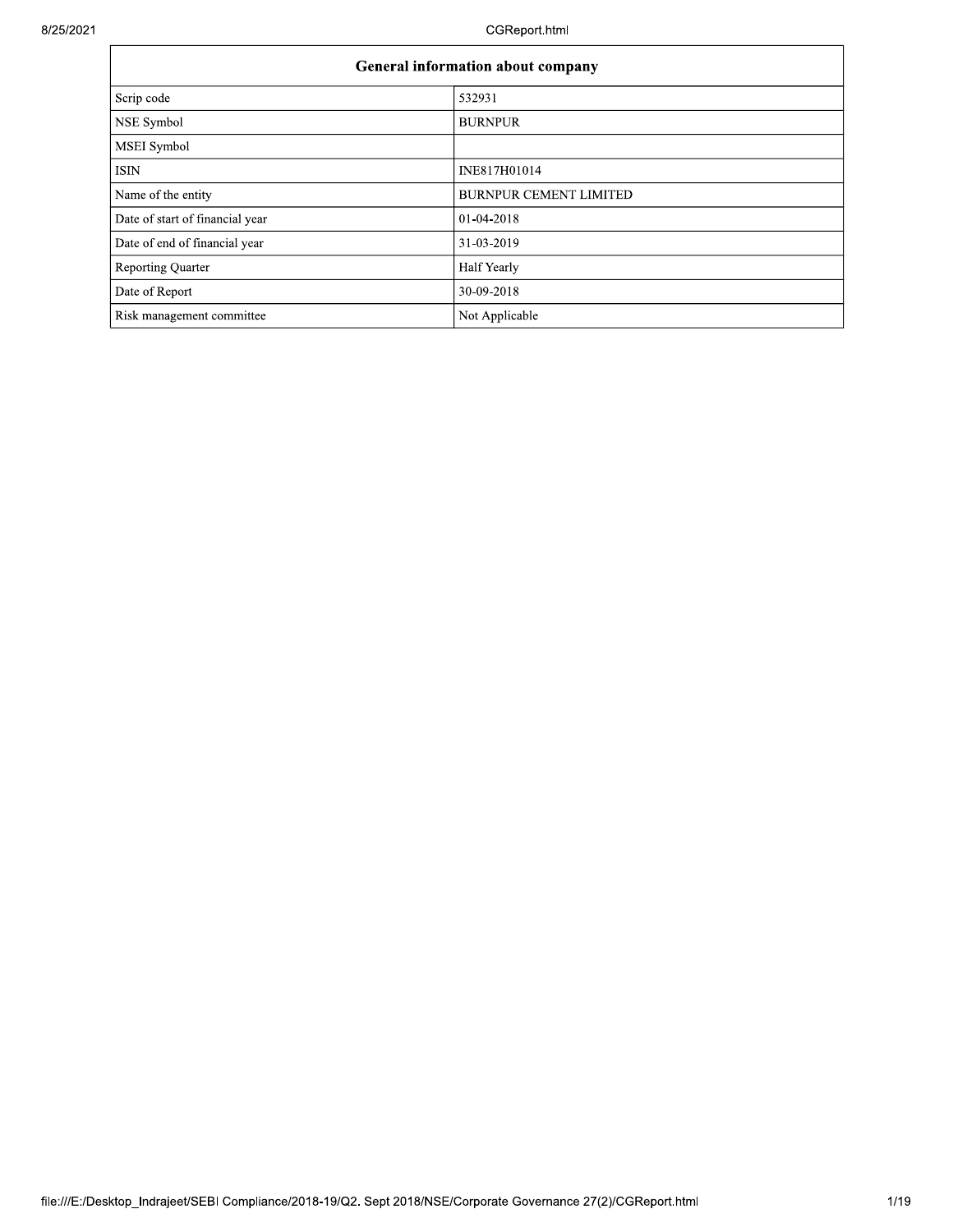|                | <b>Annexure I</b>                                              |                            |                      |            |                                                       |                            |                               |                                                  |                      |                                            |                                                                                                                                                    |                                                                                                                                                                          |                                                                                                                                                                                                            |                                      |                                             |
|----------------|----------------------------------------------------------------|----------------------------|----------------------|------------|-------------------------------------------------------|----------------------------|-------------------------------|--------------------------------------------------|----------------------|--------------------------------------------|----------------------------------------------------------------------------------------------------------------------------------------------------|--------------------------------------------------------------------------------------------------------------------------------------------------------------------------|------------------------------------------------------------------------------------------------------------------------------------------------------------------------------------------------------------|--------------------------------------|---------------------------------------------|
|                | Annexure I to be submitted by listed entity on quarterly basis |                            |                      |            |                                                       |                            |                               |                                                  |                      |                                            |                                                                                                                                                    |                                                                                                                                                                          |                                                                                                                                                                                                            |                                      |                                             |
|                | I. Composition of Board of Directors                           |                            |                      |            |                                                       |                            |                               |                                                  |                      |                                            |                                                                                                                                                    |                                                                                                                                                                          |                                                                                                                                                                                                            |                                      |                                             |
|                |                                                                |                            |                      |            |                                                       |                            |                               |                                                  |                      |                                            | Disclosure of notes on composition of board of directors explanatory                                                                               |                                                                                                                                                                          |                                                                                                                                                                                                            |                                      |                                             |
|                |                                                                |                            |                      |            |                                                       |                            |                               |                                                  |                      |                                            | Is there any change in information of board of directors compare to previous quarter                                                               | Yes                                                                                                                                                                      |                                                                                                                                                                                                            |                                      |                                             |
| Sr             | Title<br>(Mr<br>Ms)                                            | Name of<br>the<br>Director | PAN                  | <b>DIN</b> | Category 1<br>of directors                            | Category 2<br>of directors | Category<br>3 of<br>directors | Date of<br>appointment<br>in the<br>current term | Date of<br>cessation | Tenure<br>of<br>director<br>(in<br>months) | No of<br>Directorship<br>in listed<br>entities<br>including<br>this listed<br>entity (Refer<br>Regulation<br>$25(1)$ of<br>Listing<br>Regulations) | Number of<br>memberships<br>in Audit/<br>Stakeholder<br>Committee(s)<br>including this<br>listed entity<br>(Refer<br>Regulation<br>$26(1)$ of<br>Listing<br>Regulations) | No of post<br>of<br>Chairperson<br>in Audit/<br>Stakeholder<br>Committee<br>held in listed<br>entities<br>including<br>this listed<br>entity (Refer<br>Regulation<br>$26(1)$ of<br>Listing<br>Regulations) | Notes for<br>not<br>providing<br>PAN | Notes for<br>not<br>providing<br>$\rm{DIN}$ |
|                | Mr                                                             | Ashok<br>Gutgutia          | ADNPG4435B           | 00684043   | Executive<br>Director                                 | <b>Not</b><br>Applicable   | MD                            | 19-06-1986                                       |                      |                                            | 1                                                                                                                                                  | $\mathbf{1}$                                                                                                                                                             | $\mathbf{0}$                                                                                                                                                                                               |                                      |                                             |
| $\overline{2}$ | Mr                                                             | Prem<br>Prakash<br>Sharma  | AKXPS1876K           | 00788601   | Non-<br>Executive -<br>Independent<br>Director        | Chairperson                |                               | 30-09-2014                                       |                      | 60                                         | $\boldsymbol{2}$                                                                                                                                   | -1                                                                                                                                                                       | 3                                                                                                                                                                                                          |                                      |                                             |
| 3              | Mr                                                             | Subrata<br>Mookerjee       | AANPM7444H 101220872 |            | Non-<br>Executive -<br>Independent<br>Director        | Not<br>Applicable          |                               | 30-09-2014                                       |                      | 60                                         | $\mathbf{1}$                                                                                                                                       | $\mathbf{1}$                                                                                                                                                             | $\bf{0}$                                                                                                                                                                                                   |                                      |                                             |
| $\overline{4}$ | Mr                                                             | Keshav<br>Jaipuria         | ACUPJ7933R           | 00564914   | Non-<br>Executive -<br>Non<br>Independent<br>Director | Not.<br>Applicable         |                               | 18-07-2017                                       | $27 - 07 -$<br>2018  |                                            | $\mathbf{1}$                                                                                                                                       | $\theta$                                                                                                                                                                 | $\bf{0}$                                                                                                                                                                                                   |                                      |                                             |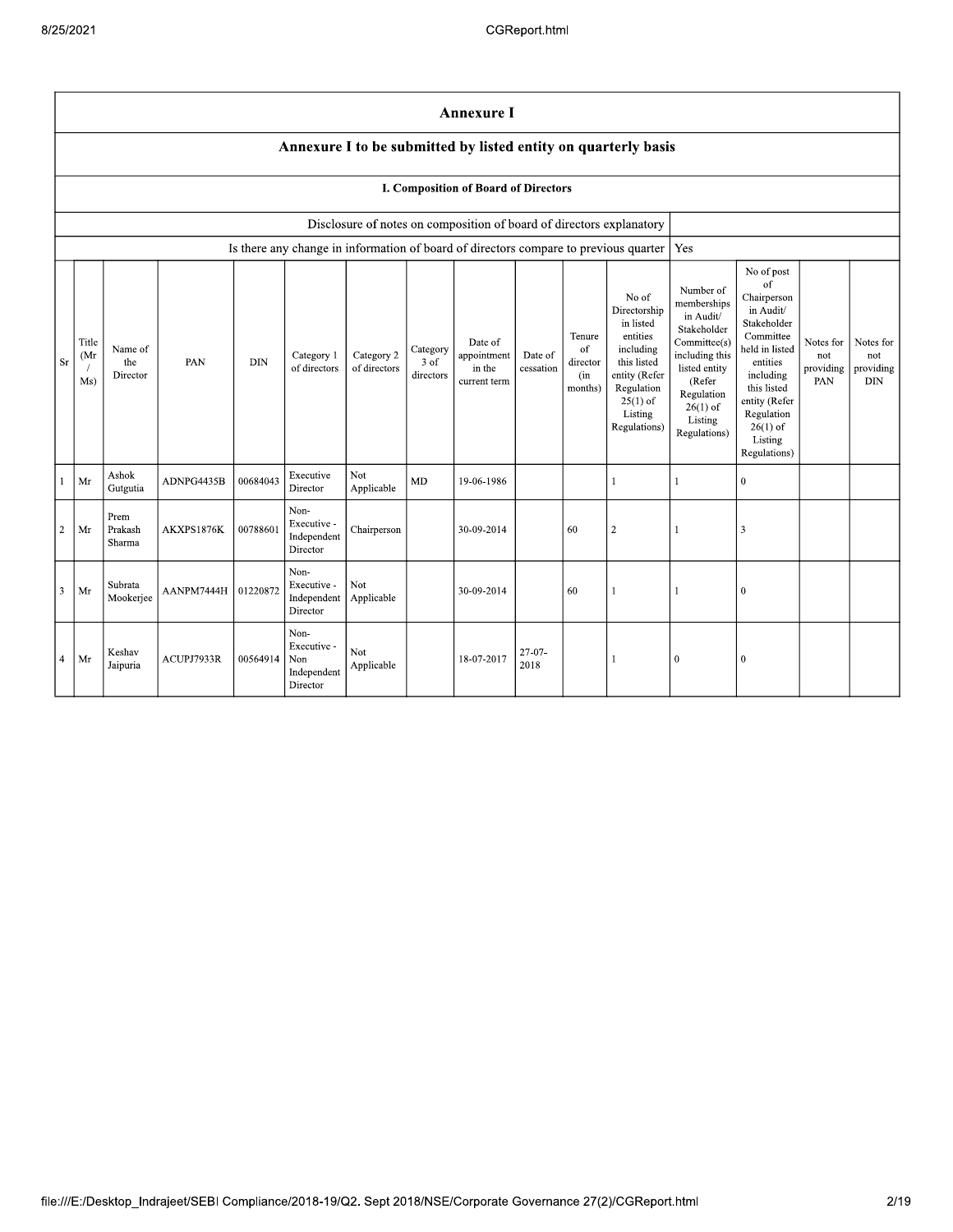|                | <b>Annexure I</b>                                              |                            |            |            |                                                       |                               |                               |                                                  |                      |                                            |                                                                                                                                                    |                                                                                                                                                                          |                                                                                                                                                                                                            |                                      |                                             |
|----------------|----------------------------------------------------------------|----------------------------|------------|------------|-------------------------------------------------------|-------------------------------|-------------------------------|--------------------------------------------------|----------------------|--------------------------------------------|----------------------------------------------------------------------------------------------------------------------------------------------------|--------------------------------------------------------------------------------------------------------------------------------------------------------------------------|------------------------------------------------------------------------------------------------------------------------------------------------------------------------------------------------------------|--------------------------------------|---------------------------------------------|
|                | Annexure I to be submitted by listed entity on quarterly basis |                            |            |            |                                                       |                               |                               |                                                  |                      |                                            |                                                                                                                                                    |                                                                                                                                                                          |                                                                                                                                                                                                            |                                      |                                             |
|                | <b>I. Composition of Board of Directors</b>                    |                            |            |            |                                                       |                               |                               |                                                  |                      |                                            |                                                                                                                                                    |                                                                                                                                                                          |                                                                                                                                                                                                            |                                      |                                             |
| Sr             | Title<br>(Mr<br>Ms)                                            | Name of<br>the<br>Director | PAN        | <b>DIN</b> | Category 1<br>of directors                            | Category 2<br>of<br>directors | Category<br>3 of<br>directors | Date of<br>appointment<br>in the<br>current term | Date of<br>cessation | Tenure<br>of<br>director<br>(in<br>months) | No of<br>Directorship<br>in listed<br>entities<br>including<br>this listed<br>entity (Refer<br>Regulation<br>$25(1)$ of<br>Listing<br>Regulations) | Number of<br>memberships<br>in Audit/<br>Stakeholder<br>Committee(s)<br>including this<br>listed entity<br>(Refer<br>Regulation<br>$26(1)$ of<br>Listing<br>Regulations) | No of post<br>of<br>Chairperson<br>in Audit/<br>Stakeholder<br>Committee<br>held in listed<br>entities<br>including<br>this listed<br>entity (Refer<br>Regulation<br>$26(1)$ of<br>Listing<br>Regulations) | Notes for<br>not<br>providing<br>PAN | Notes for<br>not<br>providing<br><b>DIN</b> |
| 5              | Ms                                                             | Uma<br>Agarwal             | AYBPA6838K | 08109264   | Non-<br>Executive -<br>Non<br>Independent<br>Director | Not<br>Applicable             |                               | 16-04-2018                                       | $13 - 08 -$<br>2018  |                                            |                                                                                                                                                    | $\mathbf{0}$                                                                                                                                                             | $\mathbf{0}$                                                                                                                                                                                               |                                      |                                             |
| 6              | Mr                                                             | Aman<br>Jain               | AQDPJ1232A | 08187995   | Non-<br>Executive -<br>Non<br>Independent<br>Director | Not<br>Applicable             |                               | 27-07-2018                                       |                      |                                            |                                                                                                                                                    | $\mathbf{0}$                                                                                                                                                             | $\mathbf{0}$                                                                                                                                                                                               |                                      |                                             |
| $\overline{7}$ | Ms                                                             | Shikha<br>Rai              | CUSPR4537B | 08202841   | Non-<br>Executive -<br>Non<br>Independent<br>Director | Not<br>Applicable             |                               | 28-09-2018                                       |                      |                                            |                                                                                                                                                    | $\boldsymbol{0}$                                                                                                                                                         | $\overline{0}$                                                                                                                                                                                             |                                      |                                             |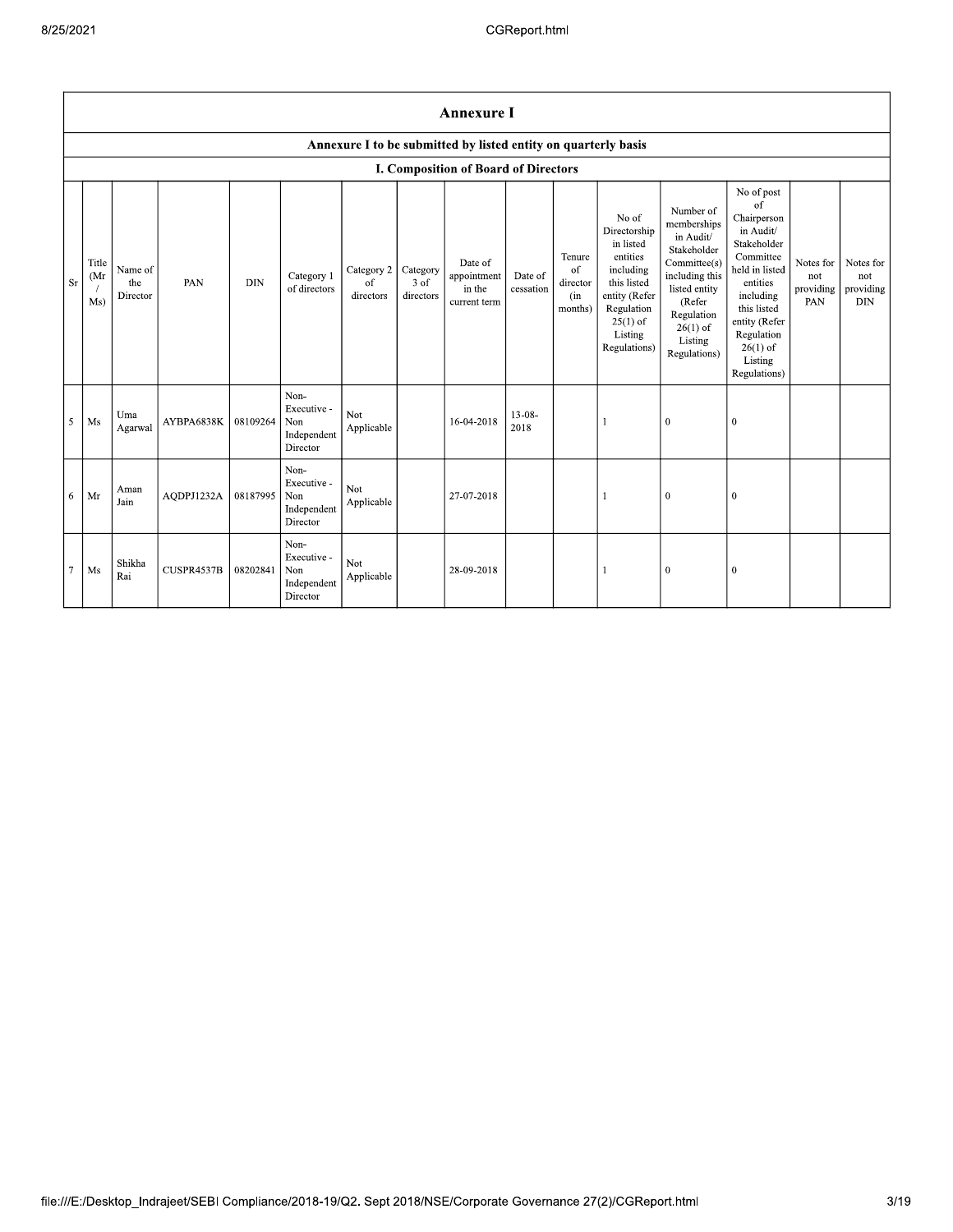| Annexure 1                                                                         |  |  |  |  |  |
|------------------------------------------------------------------------------------|--|--|--|--|--|
| <b>II. Composition of Committees</b>                                               |  |  |  |  |  |
| Disclosure of notes on composition of committees explanatory                       |  |  |  |  |  |
| Is there any change in information of committees compare to previous quarter   Yes |  |  |  |  |  |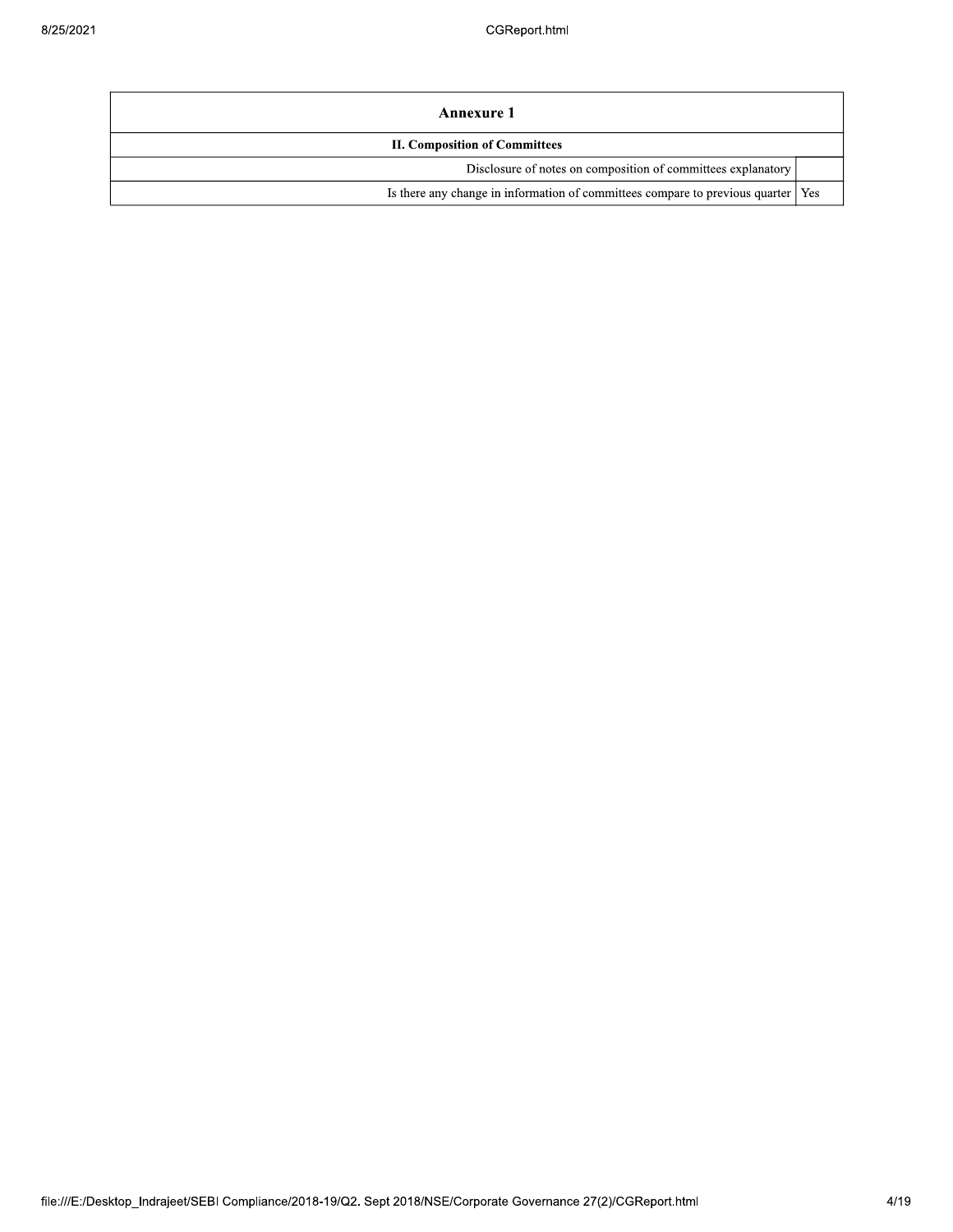| <b>Audit Committee Details</b> |                           |                                      |                         |         |  |  |  |  |
|--------------------------------|---------------------------|--------------------------------------|-------------------------|---------|--|--|--|--|
| DIN Number                     | Name of Committee members | Category 1 of directors              | Category 2 of directors | Remarks |  |  |  |  |
| 00788601                       | Prem Prakash Sharma       | Non-Executive - Independent Director | Chairperson             |         |  |  |  |  |
| 01220872                       | Subrata Mookerjee         | Non-Executive - Independent Director | Member                  |         |  |  |  |  |
| 00684043                       | Ashok Gutgutia            | <b>Executive Director</b>            | Member                  |         |  |  |  |  |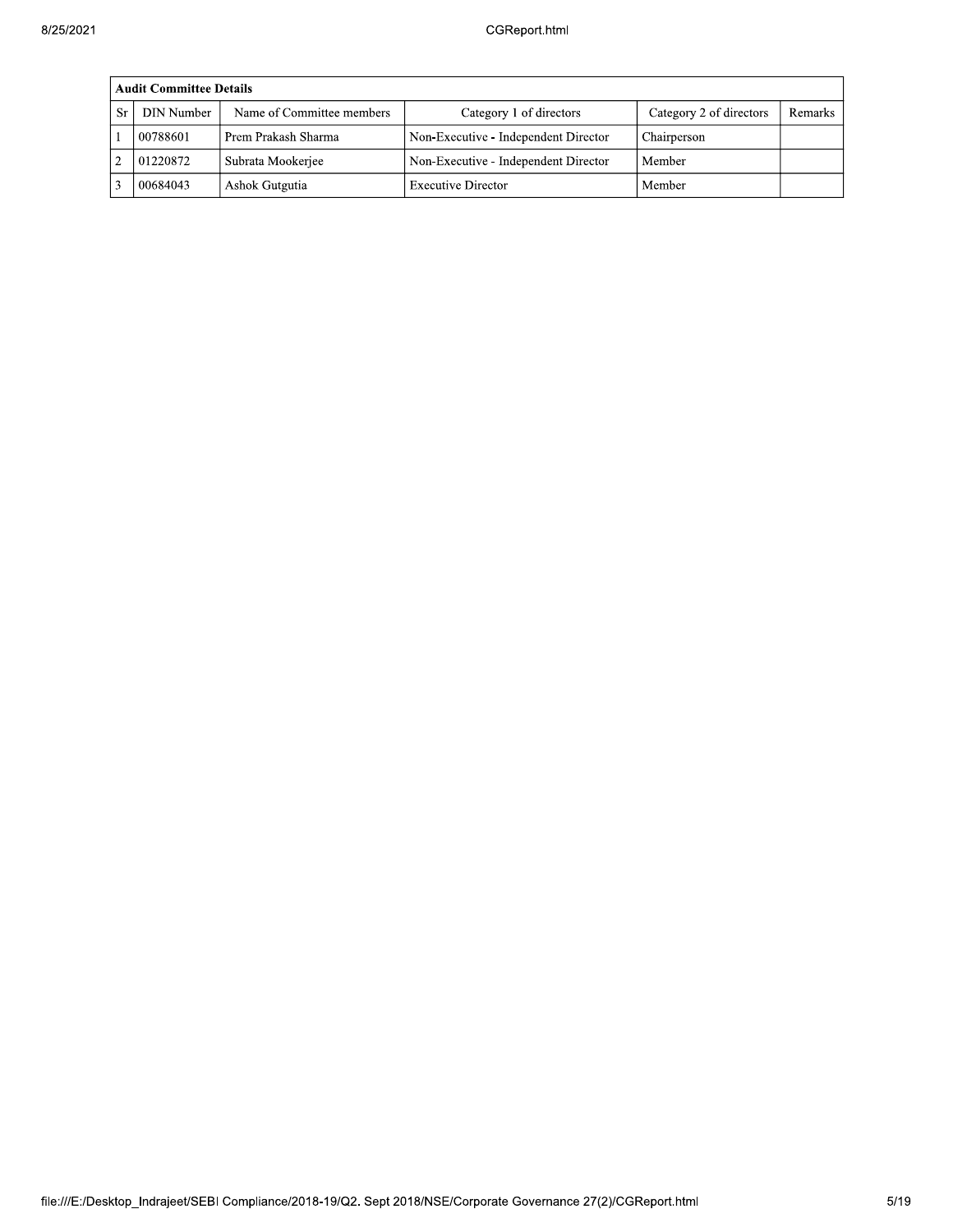|               | Nomination and remuneration committee |                           |                                          |                         |         |  |  |  |  |
|---------------|---------------------------------------|---------------------------|------------------------------------------|-------------------------|---------|--|--|--|--|
| Sr            | DIN Number                            | Name of Committee members | Category 1 of directors                  | Category 2 of directors | Remarks |  |  |  |  |
|               | 01220872                              | Subrata Mookerjee         | Non-Executive - Independent Director     | Chairperson             |         |  |  |  |  |
| $\mathcal{D}$ | 00788601                              | Prem Prakash Sharma       | Non-Executive - Independent Director     | Member                  |         |  |  |  |  |
|               | 00564914                              | Aman Jain                 | Non-Executive - Non Independent Director | Member                  |         |  |  |  |  |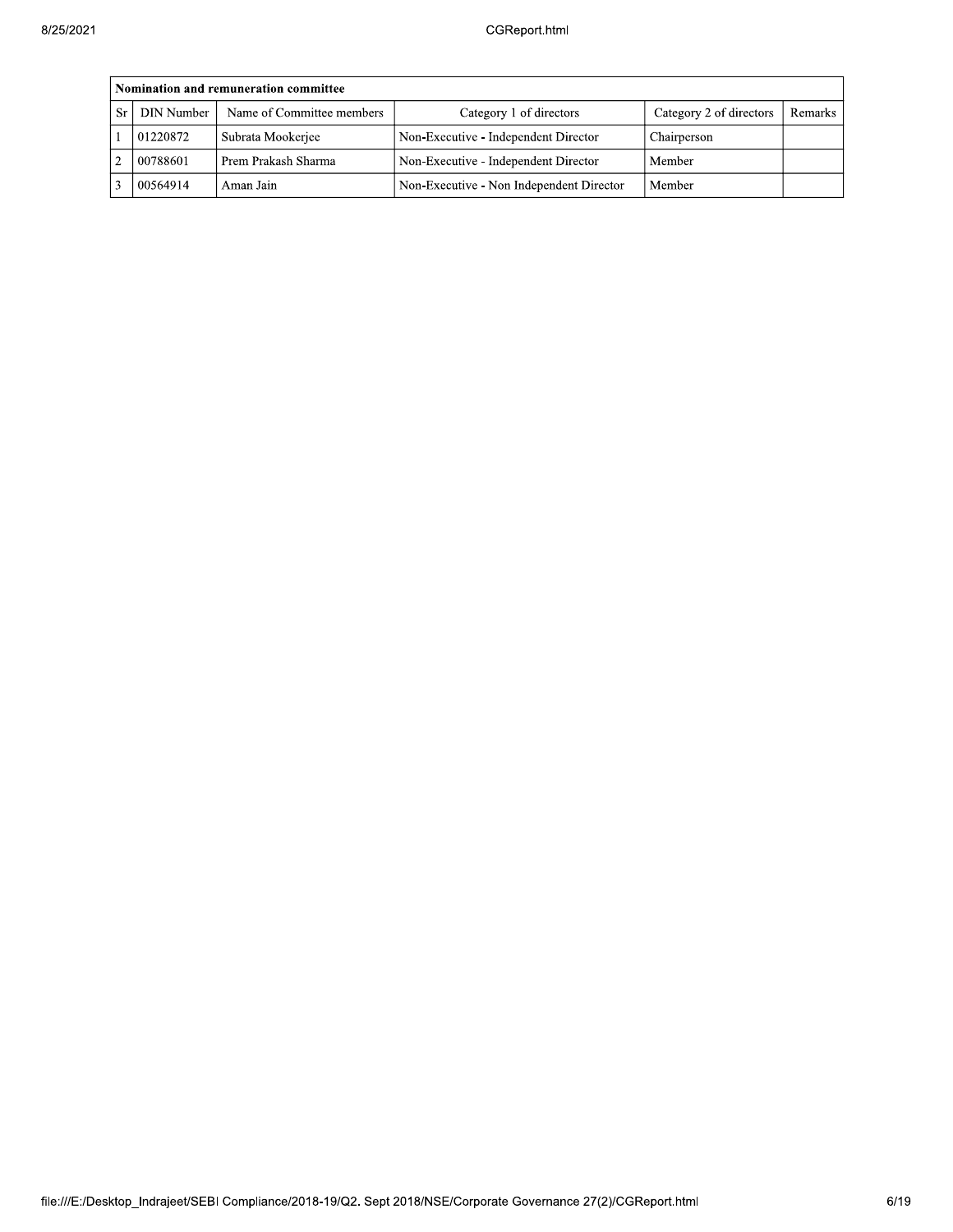| Stakeholders Relationship Committee |                           |                                      |                         |         |  |  |  |  |  |
|-------------------------------------|---------------------------|--------------------------------------|-------------------------|---------|--|--|--|--|--|
| DIN Number                          | Name of Committee members | Category 1 of directors              | Category 2 of directors | Remarks |  |  |  |  |  |
| 00788601                            | Prem Prakash Sharma       | Non-Executive - Independent Director | Chairperson             |         |  |  |  |  |  |
| 01220872                            | Subrata Mookerjee         | Non-Executive - Independent Director | Member                  |         |  |  |  |  |  |
| 00684043                            | Ashok Gutgutia            | <b>Executive Director</b>            | Member                  |         |  |  |  |  |  |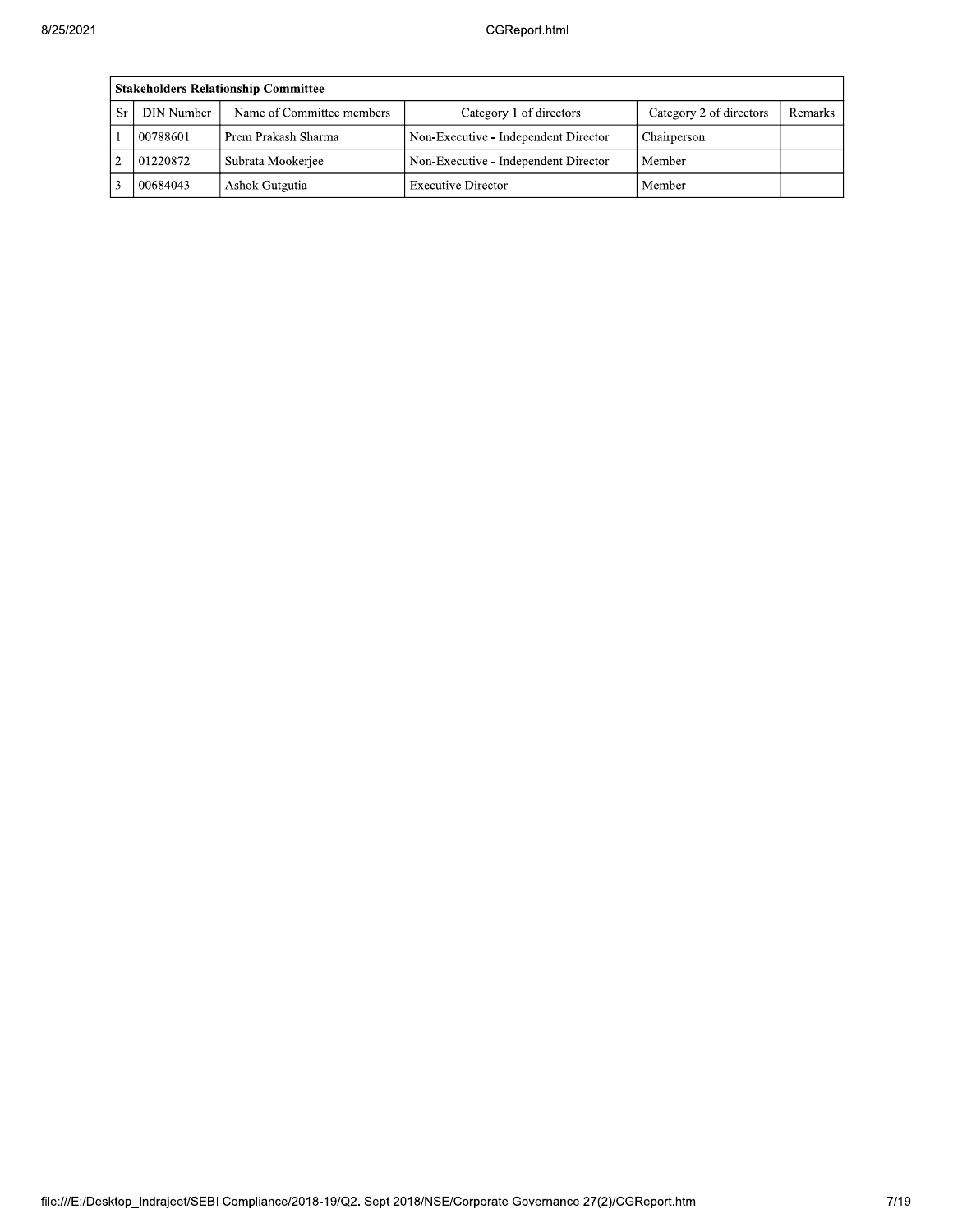|       | <b>Risk Management Committee</b> |                           |                         |                         |         |  |  |  |  |
|-------|----------------------------------|---------------------------|-------------------------|-------------------------|---------|--|--|--|--|
| -Sr 1 | DIN Number                       | Name of Committee members | Category 1 of directors | Category 2 of directors | Remarks |  |  |  |  |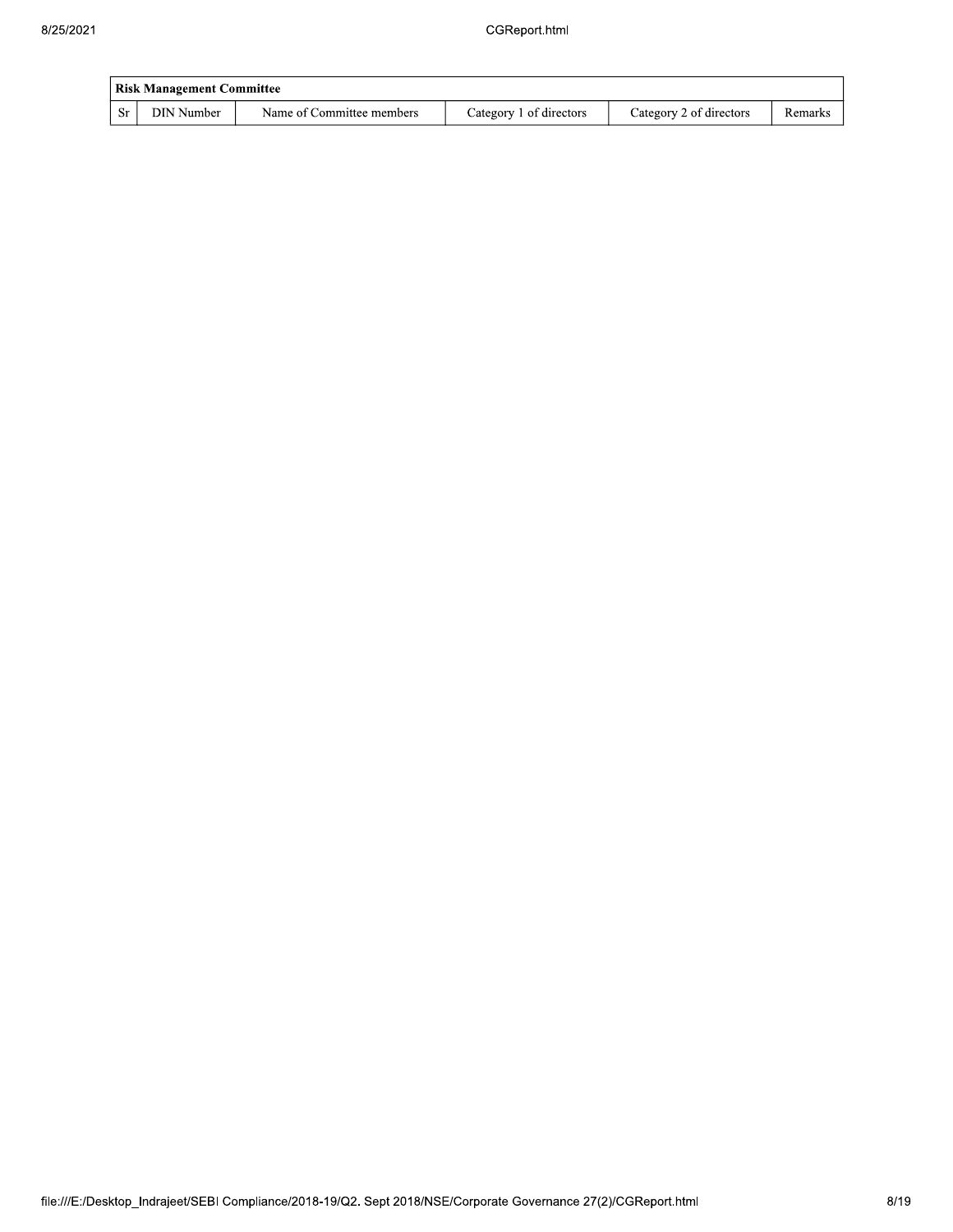|    | <b>Corporate Social Responsibility Committee</b> |                           |                         |                         |         |  |  |  |  |
|----|--------------------------------------------------|---------------------------|-------------------------|-------------------------|---------|--|--|--|--|
| Sr | DIN Number                                       | Name of Committee members | Category 1 of directors | Category 2 of directors | Remarks |  |  |  |  |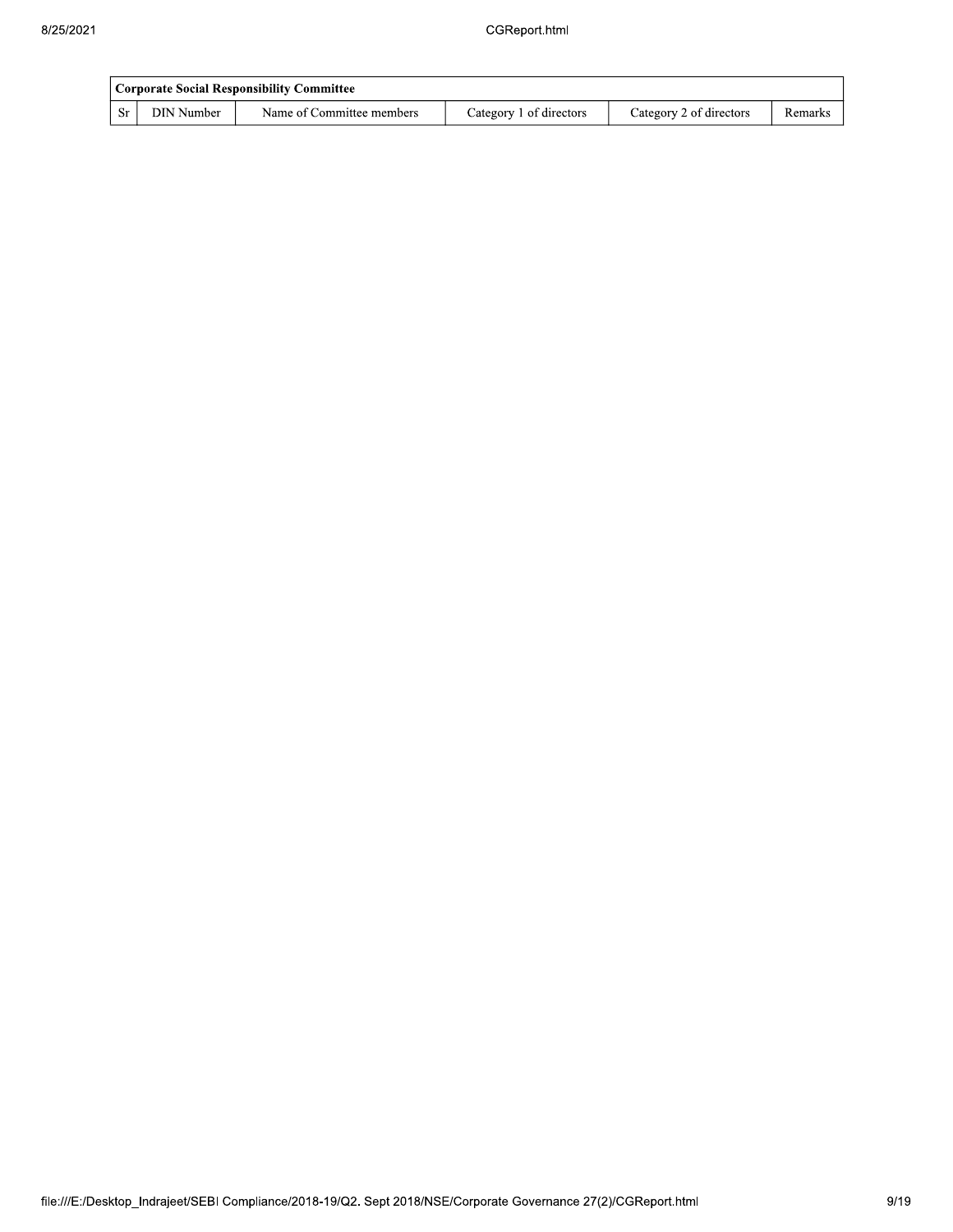| <b>Other Committee</b> |                                                                                                                                     |  |  |  |  |  |  |  |  |
|------------------------|-------------------------------------------------------------------------------------------------------------------------------------|--|--|--|--|--|--|--|--|
|                        | Sr   DIN Number   Name of Committee members   Name of other committee   Category 1 of directors   Category 2 of directors   Remarks |  |  |  |  |  |  |  |  |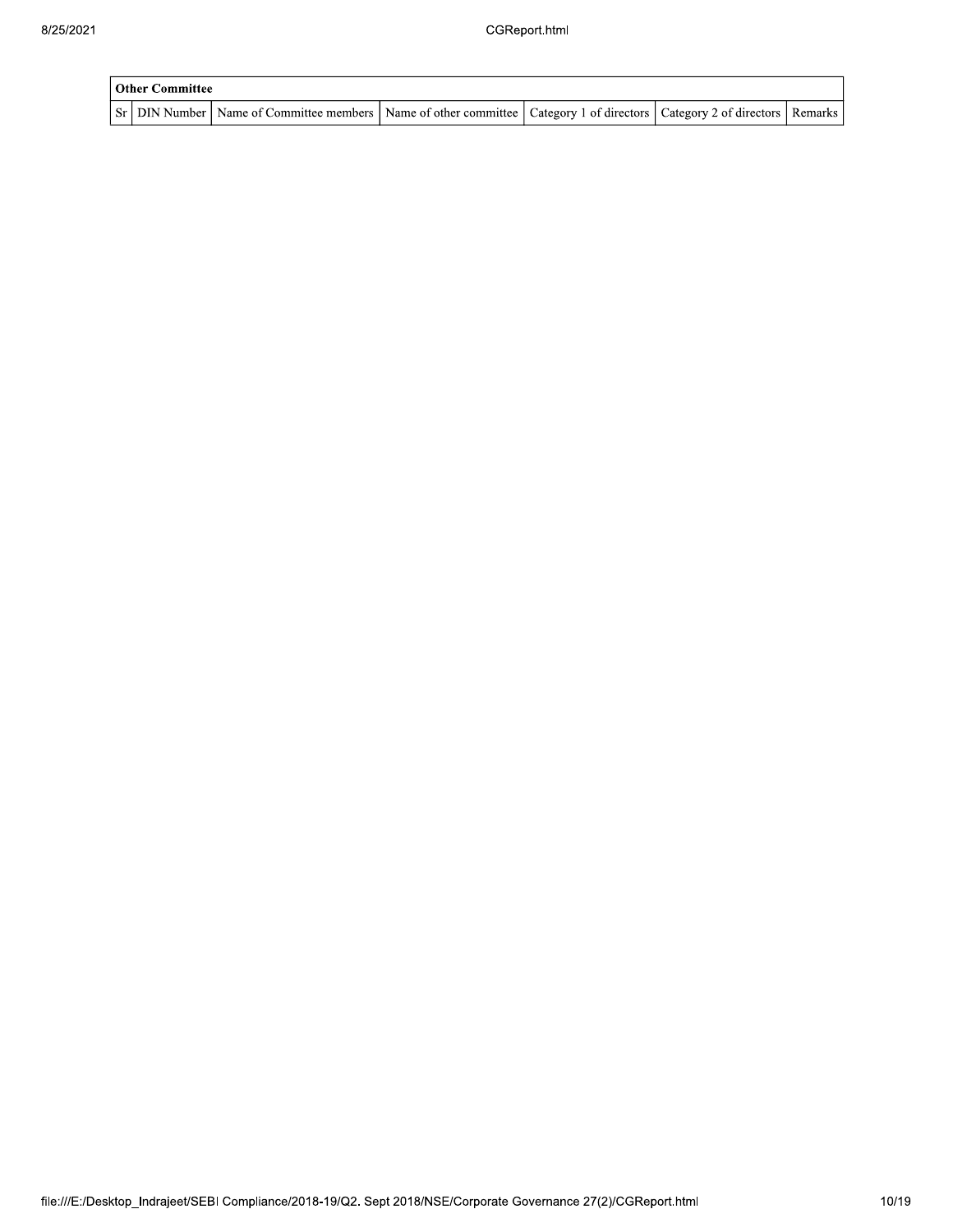|    | <b>Annexure 1</b>                                                |                                                         |                                                                |  |  |  |  |  |
|----|------------------------------------------------------------------|---------------------------------------------------------|----------------------------------------------------------------|--|--|--|--|--|
|    | <b>Annexure 1</b>                                                |                                                         |                                                                |  |  |  |  |  |
|    | III. Meeting of Board of Directors                               |                                                         |                                                                |  |  |  |  |  |
|    | Disclosure of notes on meeting of board of directors explanatory |                                                         |                                                                |  |  |  |  |  |
| Sr | $Date(s)$ of meeting (if any) in the<br>previous quarter         | $Date(s)$ of meeting (if any) in the<br>current quarter | Maximum gap between any two consecutive (in<br>number of days) |  |  |  |  |  |
|    | 16-04-2018                                                       |                                                         |                                                                |  |  |  |  |  |
| 2  | 28-05-2018                                                       |                                                         | 41                                                             |  |  |  |  |  |
| 3  |                                                                  | 27-07-2018                                              | 59                                                             |  |  |  |  |  |
| 4  |                                                                  | 13-08-2018                                              | 16                                                             |  |  |  |  |  |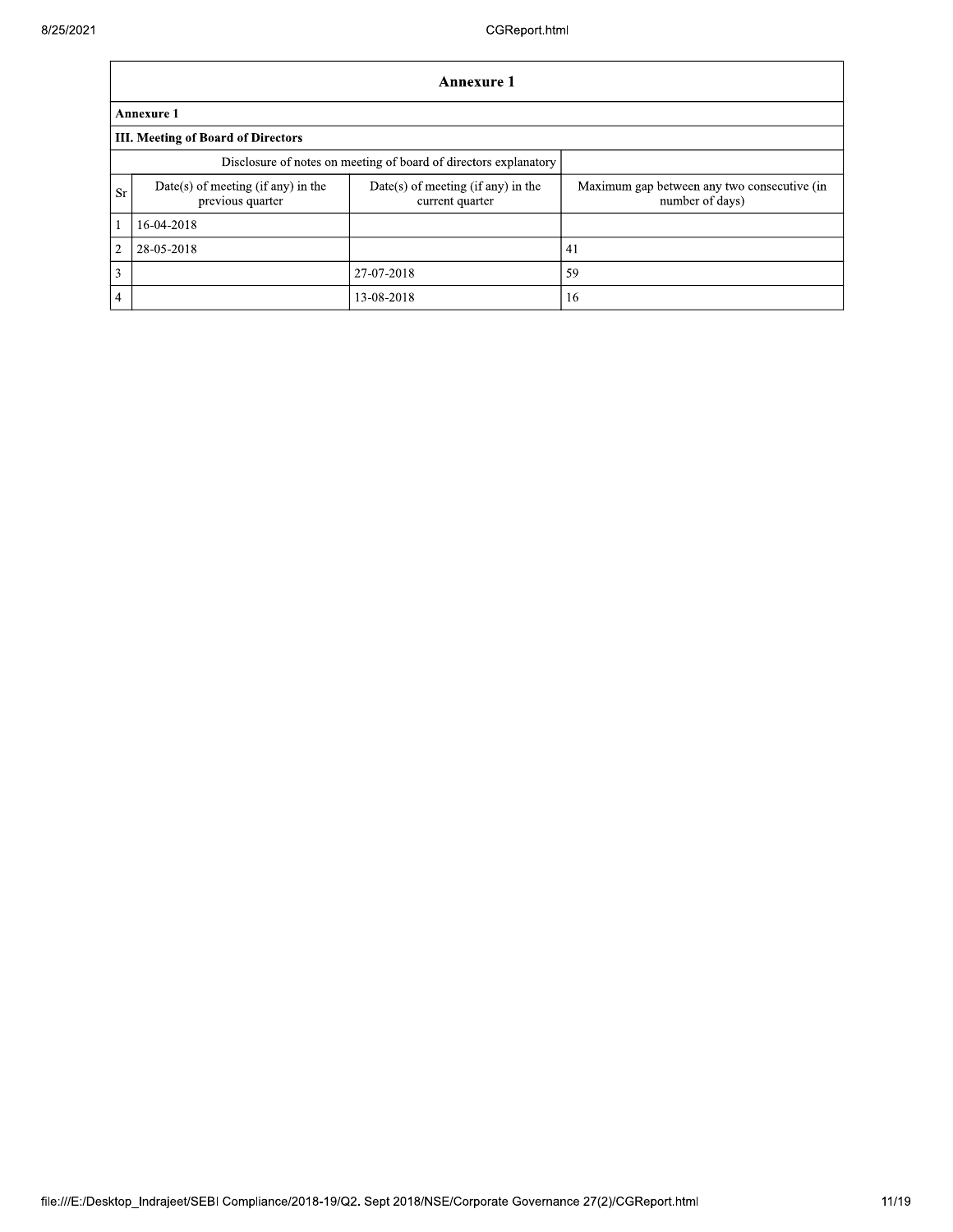| <b>Annexure 1</b> |                                                  |                                                                     |                                                     |                                 |                                                                     |                                                                               |                               |  |  |  |
|-------------------|--------------------------------------------------|---------------------------------------------------------------------|-----------------------------------------------------|---------------------------------|---------------------------------------------------------------------|-------------------------------------------------------------------------------|-------------------------------|--|--|--|
|                   | <b>IV. Meeting of Committees</b>                 |                                                                     |                                                     |                                 |                                                                     |                                                                               |                               |  |  |  |
|                   |                                                  |                                                                     |                                                     |                                 |                                                                     | Disclosure of notes on meeting of committees explanatory                      |                               |  |  |  |
| <b>Sr</b>         | Name of<br>Committee                             | $Date(s)$ of meeting<br>of the committee in<br>the relevant quarter | Whether<br>requirement of<br>Quorum met<br>(Yes/No) | Requirement<br>of Quorum<br>met | $Date(s)$ of meeting<br>of the committee in<br>the previous quarter | Maximum gap between<br>any two consecutive<br>meetings (in number of<br>days) | Name of<br>other<br>committee |  |  |  |
|                   | Audit<br>Committee                               | 13-08-2018                                                          | Yes                                                 |                                 | 28-05-2018                                                          | 76                                                                            |                               |  |  |  |
| $\overline{2}$    | Nomination<br>and<br>remuneration<br>committee   | 19-07-2018                                                          | Yes                                                 |                                 | 16-04-2018                                                          | 93                                                                            |                               |  |  |  |
| $\overline{3}$    | Nomination<br>and<br>remuneration<br>committee   | 13-08-2018                                                          | Yes                                                 |                                 |                                                                     |                                                                               |                               |  |  |  |
| $\overline{4}$    | <b>Stakeholders</b><br>Relationship<br>Committee | 13-08-2018                                                          | Yes                                                 |                                 | 28-05-2018                                                          | 76                                                                            |                               |  |  |  |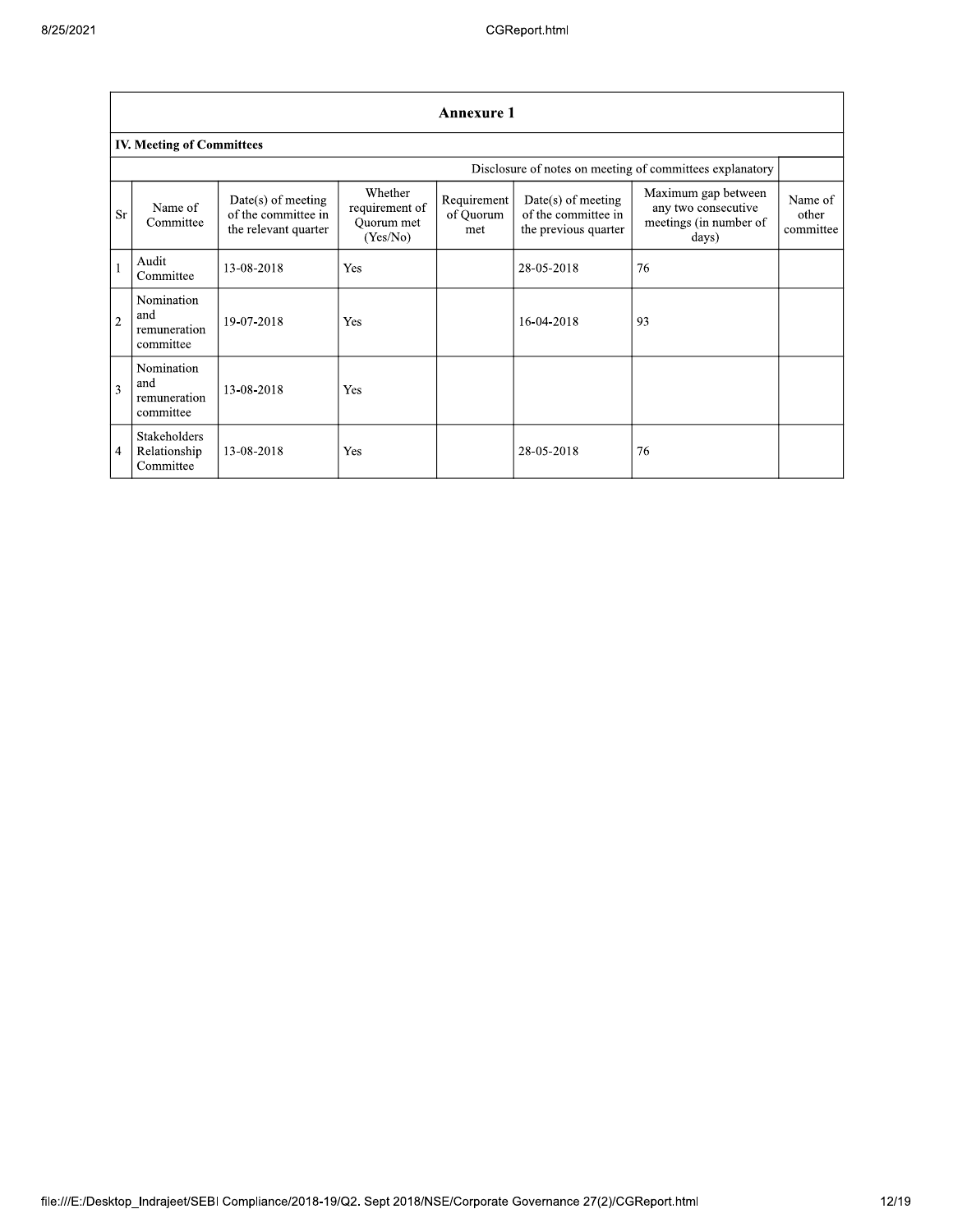|                               | Annexure 1                                                                                                |                                  |                                                                    |  |
|-------------------------------|-----------------------------------------------------------------------------------------------------------|----------------------------------|--------------------------------------------------------------------|--|
| V. Related Party Transactions |                                                                                                           |                                  |                                                                    |  |
|                               | Subject                                                                                                   | Compliance status<br>(Yes/No/NA) | If status is "No" details of non-<br>compliance may be given here. |  |
|                               | Whether prior approval of audit committee obtained                                                        | <b>NA</b>                        |                                                                    |  |
| 2                             | Whether shareholder approval obtained for material RPT                                                    | NA.                              |                                                                    |  |
| 3                             | Whether details of RPT entered into pursuant to omnibus approval<br>have been reviewed by Audit Committee | <b>NA</b>                        |                                                                    |  |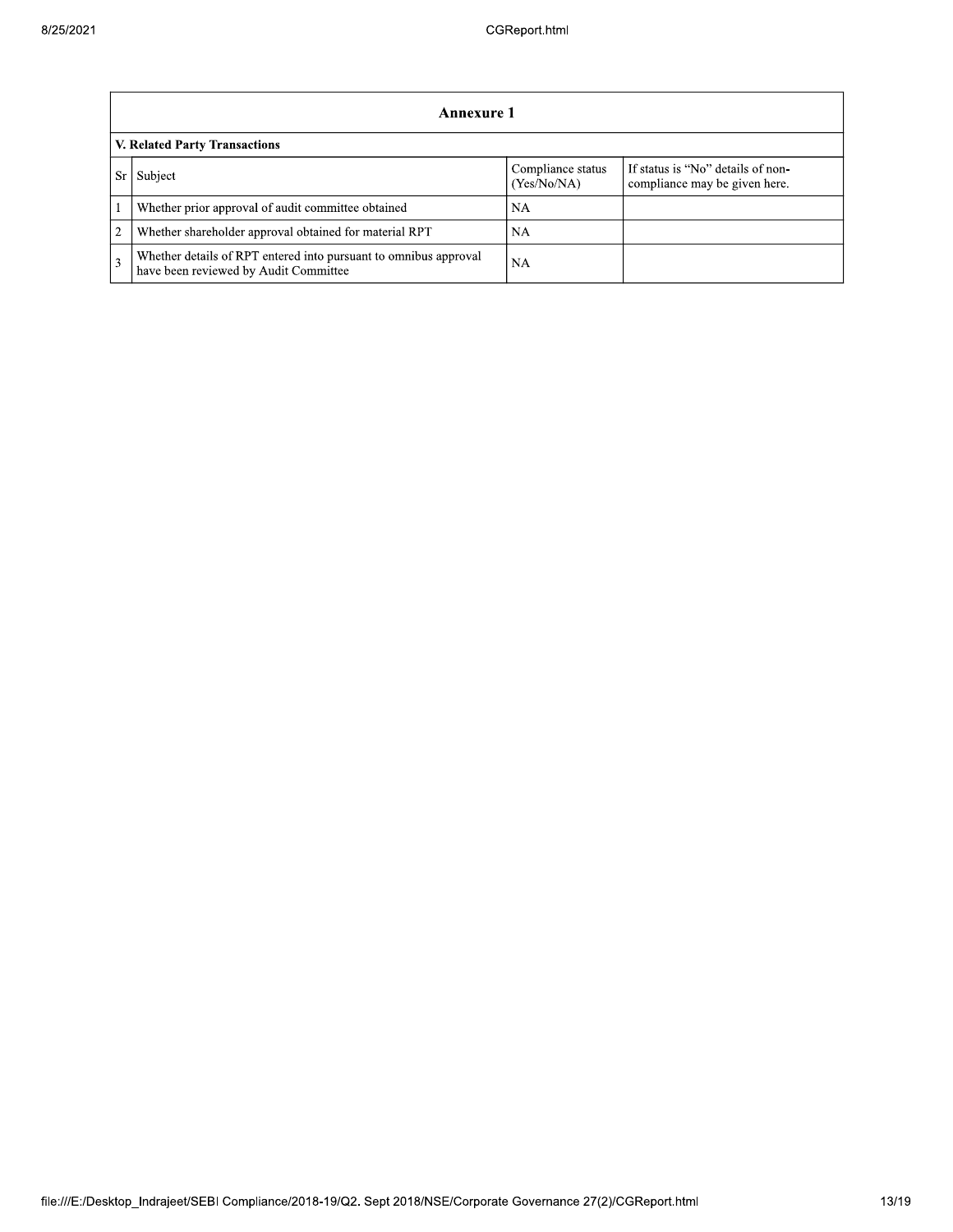|                | Annexure 1                                                                                                                                                                                                      |                               |  |  |
|----------------|-----------------------------------------------------------------------------------------------------------------------------------------------------------------------------------------------------------------|-------------------------------|--|--|
|                | <b>VI. Affirmations</b>                                                                                                                                                                                         |                               |  |  |
| Sr             | Subject                                                                                                                                                                                                         | Compliance<br>status (Yes/No) |  |  |
|                | The composition of Board of Directors is in terms of SEBI (Listing obligations and disclosure requirements)<br>Regulations, 2015                                                                                | Yes                           |  |  |
| $\overline{2}$ | The composition of the following committees is in terms of SEBI(Listing obligations and disclosure requirements)<br>Regulations, 2015 a. Audit Committee                                                        | Yes                           |  |  |
| 3              | The composition of the following committees is in terms of SEBI(Listing obligations and disclosure requirements)<br>Regulations, 2015. b. Nomination & remuneration committee                                   | Yes                           |  |  |
| $\overline{4}$ | The composition of the following committees is in terms of SEBI(Listing obligations and disclosure requirements)<br>Regulations, 2015. c. Stakeholders relationship committee                                   | Yes                           |  |  |
| 5              | The composition of the following committees is in terms of SEBI(Listing obligations and disclosure requirements)<br>Regulations, 2015. d. Risk management committee (applicable to the top 100 listed entities) | <b>NA</b>                     |  |  |
| 6              | The committee members have been made aware of their powers, role and responsibilities as specified in SEBI<br>(Listing obligations and disclosure requirements) Regulations, 2015.                              | Yes                           |  |  |
| $\overline{7}$ | The meetings of the board of directors and the above committees have been conducted in the manner as specified in<br>SEBI (Listing obligations and disclosure requirements) Regulations, 2015.                  | Yes                           |  |  |
| 8              | This report and/or the report submitted in the previous quarter has been placed before Board of Directors.                                                                                                      | Yes                           |  |  |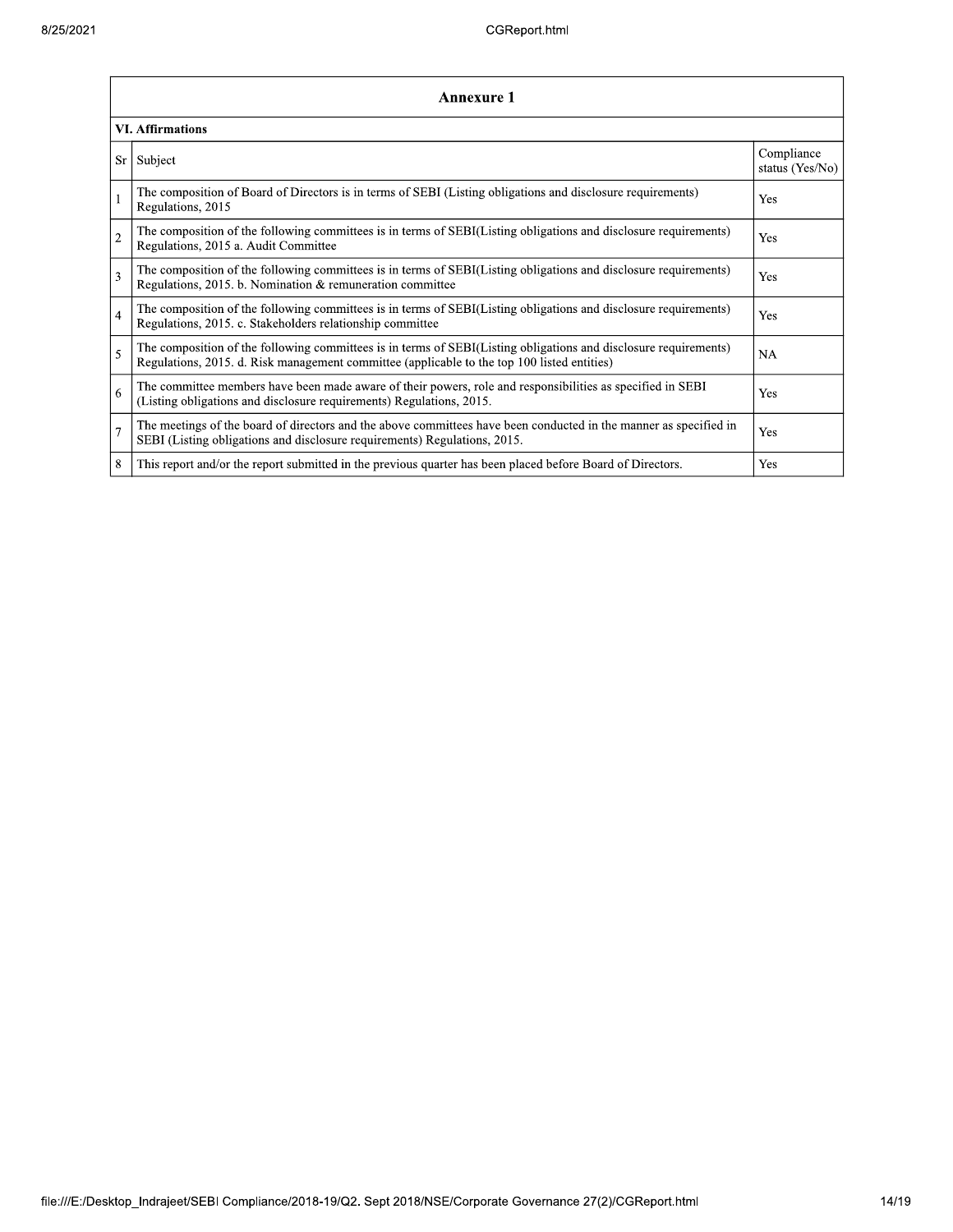| Annexure 1     |                   |                                         |
|----------------|-------------------|-----------------------------------------|
| - Sr           | Subject           | Compliance status                       |
|                | Name of signatory | <b>INDRAJEET KUMAR TIWARY</b>           |
| $\overline{2}$ | Designation       | Company Secretary and Compliance Office |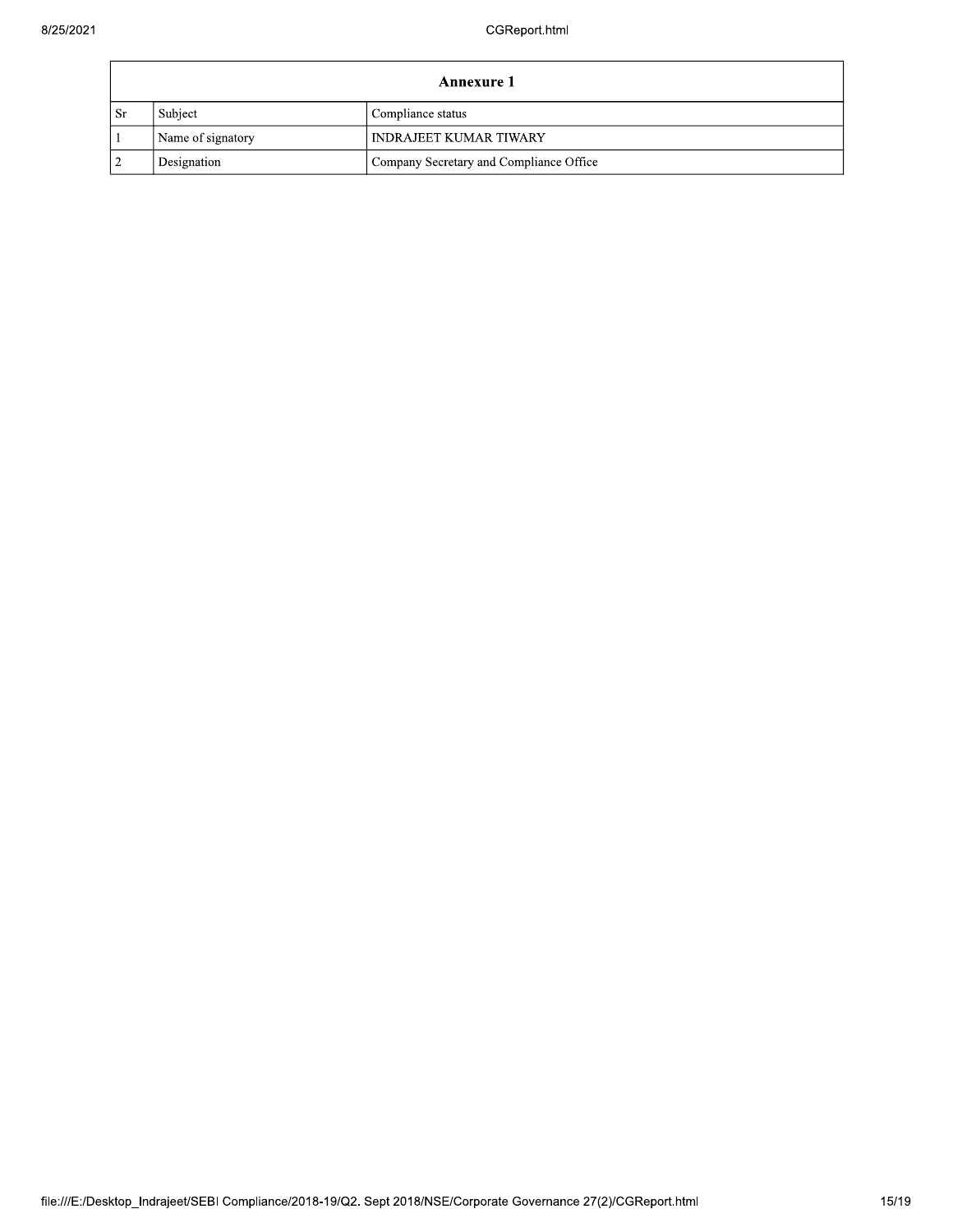|            | <b>Annexure III</b>                                                                                                                                                                  |                                              |                                     |                                                                      |
|------------|--------------------------------------------------------------------------------------------------------------------------------------------------------------------------------------|----------------------------------------------|-------------------------------------|----------------------------------------------------------------------|
|            | Annexure III to be submitted by listed entity at the end of 6 months after end of financial year along-with second quarter report of<br>next financial year                          |                                              |                                     |                                                                      |
|            | <b>I.</b> Affirmations                                                                                                                                                               |                                              |                                     |                                                                      |
| Sr         | Broad heading                                                                                                                                                                        | Regulation<br>Number                         | Compliance<br>status<br>(Yes/No/NA) | If status is "No" details of<br>non-compliance may be<br>given here. |
|            | Copy of the annual report including balance sheet, profit and loss account,<br>directors report, corporate governance report, business responsibility<br>report displayed on website | 46(2)                                        | Yes                                 |                                                                      |
| $\sqrt{2}$ | Presence of Chairperson of Audit Committee at the Annual General<br>Meeting                                                                                                          | 18(1)(d)                                     | Yes                                 |                                                                      |
| 3          | Presence of Chairperson of the nomination and remuneration committee at<br>the annual general meeting                                                                                | 19(3)                                        | Yes                                 |                                                                      |
| 4          | Whether "Corporate Governance Report" disclosed in Annual Report                                                                                                                     | $34(3)$ read with<br>para C of<br>Schedule V | Yes                                 |                                                                      |

٦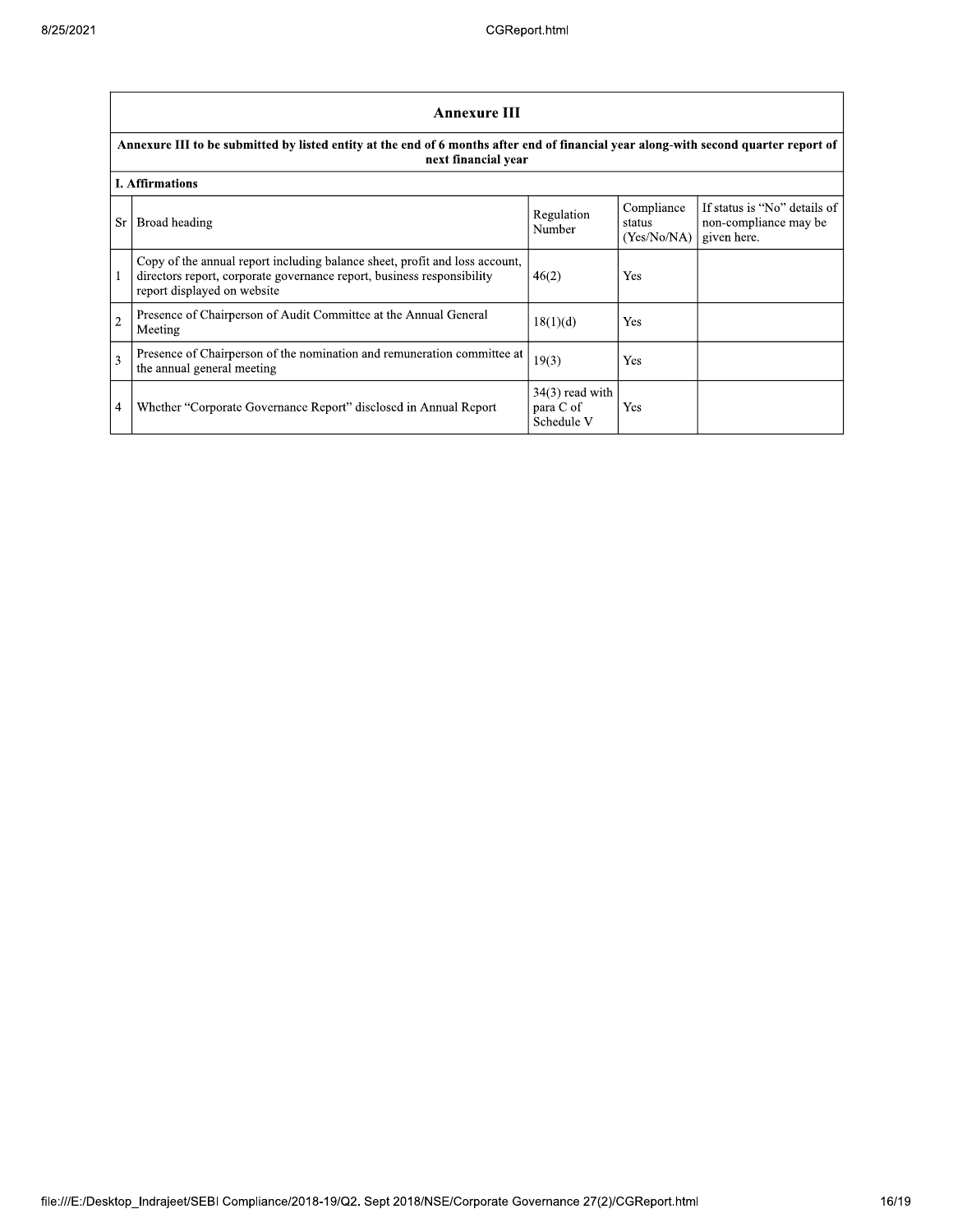| Annexure III      |                                         |  |
|-------------------|-----------------------------------------|--|
| Name of signatory | <b>INDRAJEET KUMAR TIWARY</b>           |  |
| Designation       | Company Secretary and Compliance Office |  |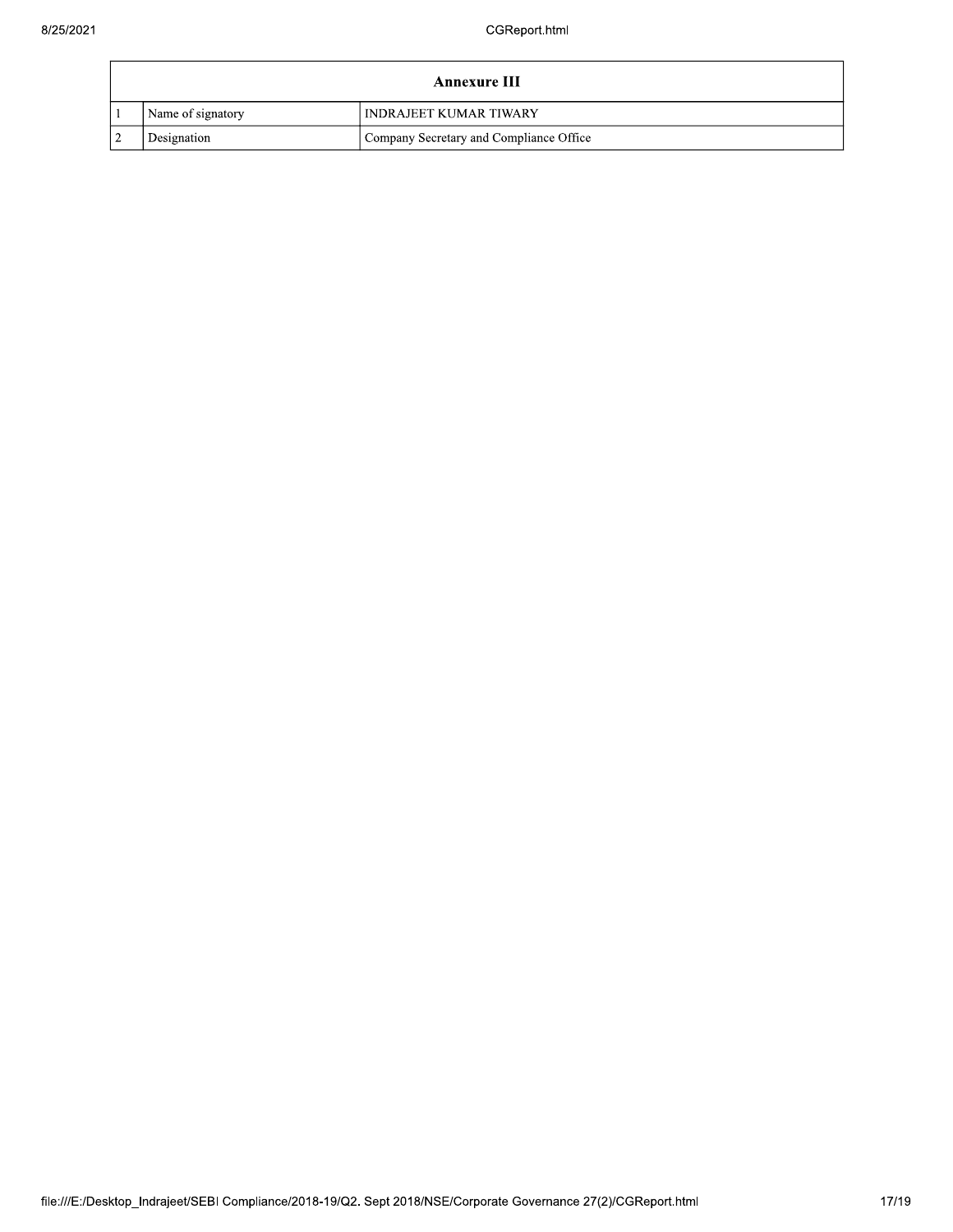| <b>Signatory Details</b> |                                         |
|--------------------------|-----------------------------------------|
| Name of signatory        | INDRAJEET KUMAR TIWARY                  |
| Designation of person    | Company Secretary and Compliance Office |
| Place                    | <b>KOLKATA</b>                          |
| Date                     | 05-10-2018                              |